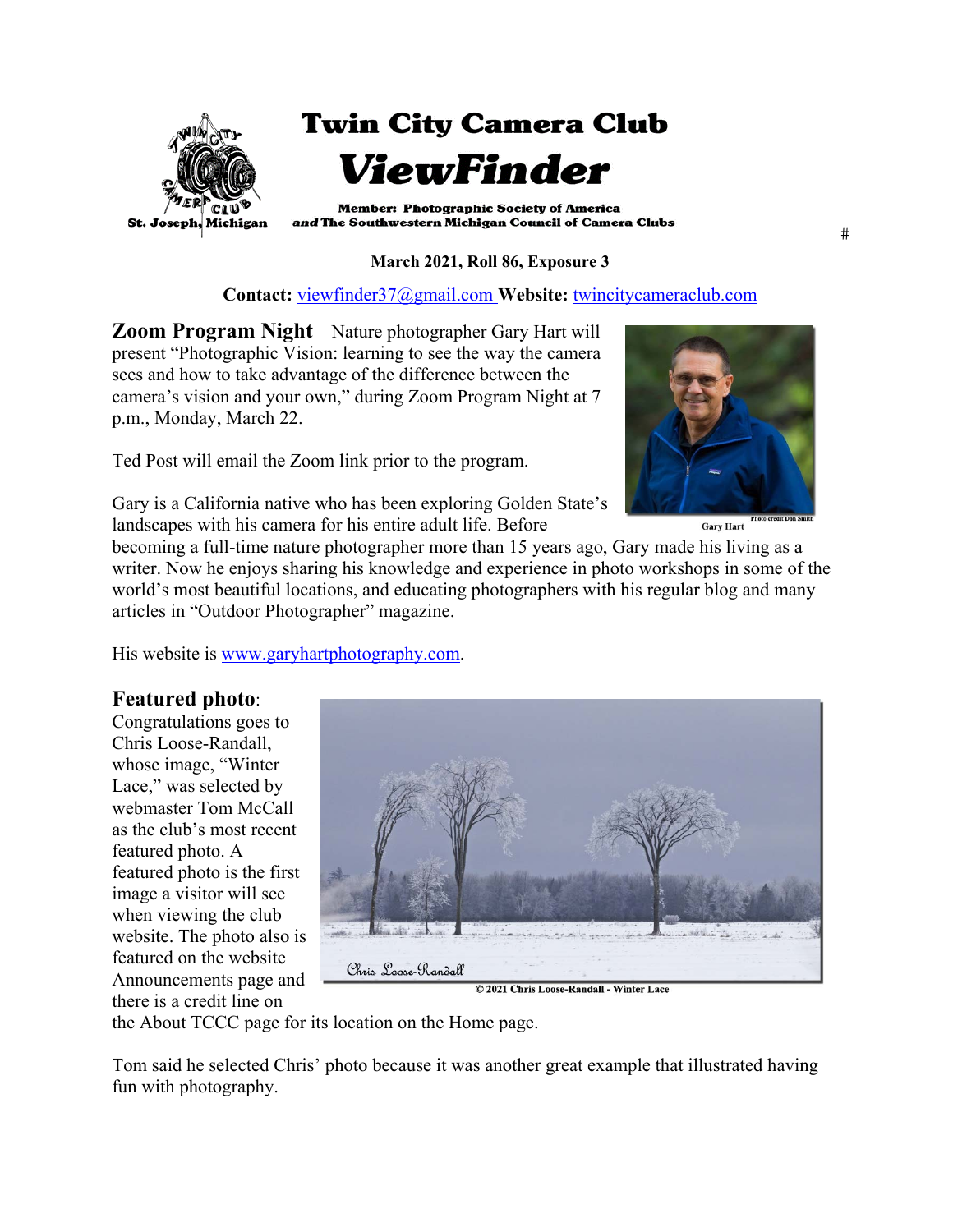"I thought it brought an appropriate way to finish out our season of winter, with ice fog in the air and ice crystals covering the trees." Thanks, Chris, for the enchanting photo!

Featured photos are selected to communicate an idea or thought about the world around us, such as a special occasion, the time of year, the weather, maybe an upcoming event, or just for fun. They are important in promoting the Twin City Camera Club and its website.

**February POM**: Congratulations goes to Tom McCall, whose image, "Trio," was selected by TCCC members as the Black & White Photo of the Month for February, and to John Witt, whose image, "Frosty Fringe," was selected by club members as the Color Photo of the Month for February.



# **Tom McCall – Trio**

# © 2021 Tom McCall - Trio

**In Tom's words**: "Trio" was taken in August 2011, when I was experimenting with water drop photography. I learned that the depth of the water the drops were falling into, in this case very shallow, made a difference in the results. Captured at the right moment and frozen in time by the flash, these returning droplets are floating briefly on the surface, something that I didn't expect to happen.

 Canon EOS 40D, manual mode, f /16, 1/125, ISO 400, Sigma 18-200 mm at 200 mm 1:4.4 Macro. Sigma EF-500 flash, off-camera set to manual on the lowest setting.

Post processing was with Adobe Photoshop CS6, Camera Raw, and On1 Perfect Effects.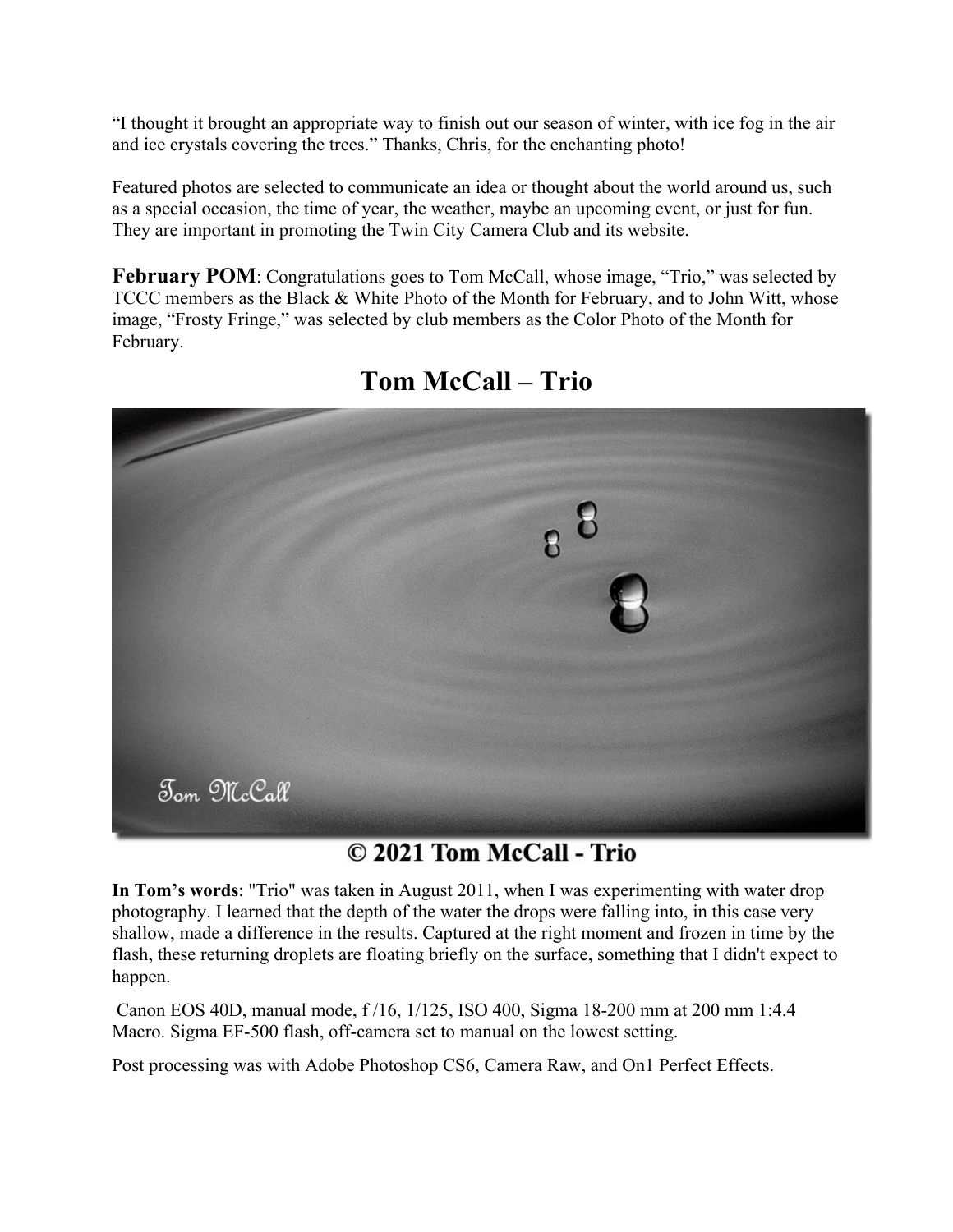# **John Witt – Frosty Fringe**



© 2021 John Witt - Frosty Fringe

**In John's words**: I got this image last fall (2020). I was out for a walk just after sunrise on a Saturday morning. This was one of the last leaves still on the blueberry bushes near our house. It was shot with my Nikon D3100 and 18-55 lens. Post-processing in Lightroom/Photoshop. I always enjoy finding the details we often overlook.

**Visitors welcomed**: Due to the COVID-19 pandemic, the Twin City Camera Club has transitioned to video conferencing with Zoom meetings that allow members to share information and photographs in real time without physical contact.

Non-members are invited to attend our Zoom meetings. Members receive a Zoom meeting links via email to join the meeting. Non-members can contact us at email $@t$ twincitycameraclub.com to request the meeting link.

**March POM**: Selections are open for the March Photo of the Month. The March Honors are on the Monthly Honors page on the TCCC website. Select one black & white and one color photo. Send your picks to  $POM@twincitycameraclub.com$ . The deadline is midnight, Wednesday, March 31. Your vote counts.

**Tom McCall report**: What do you think, how are we doing for you? Keeping you involved with enough activities? Need more One Pic Challenges, more Zoom meetings? How about a Spring Critique on Zoom? Come on, let us know what you are interested in.

The March judging went well. Maybe a little lower-scoring if the judges felt the image didn't fit the Select Subject. Two of the judges discussed that

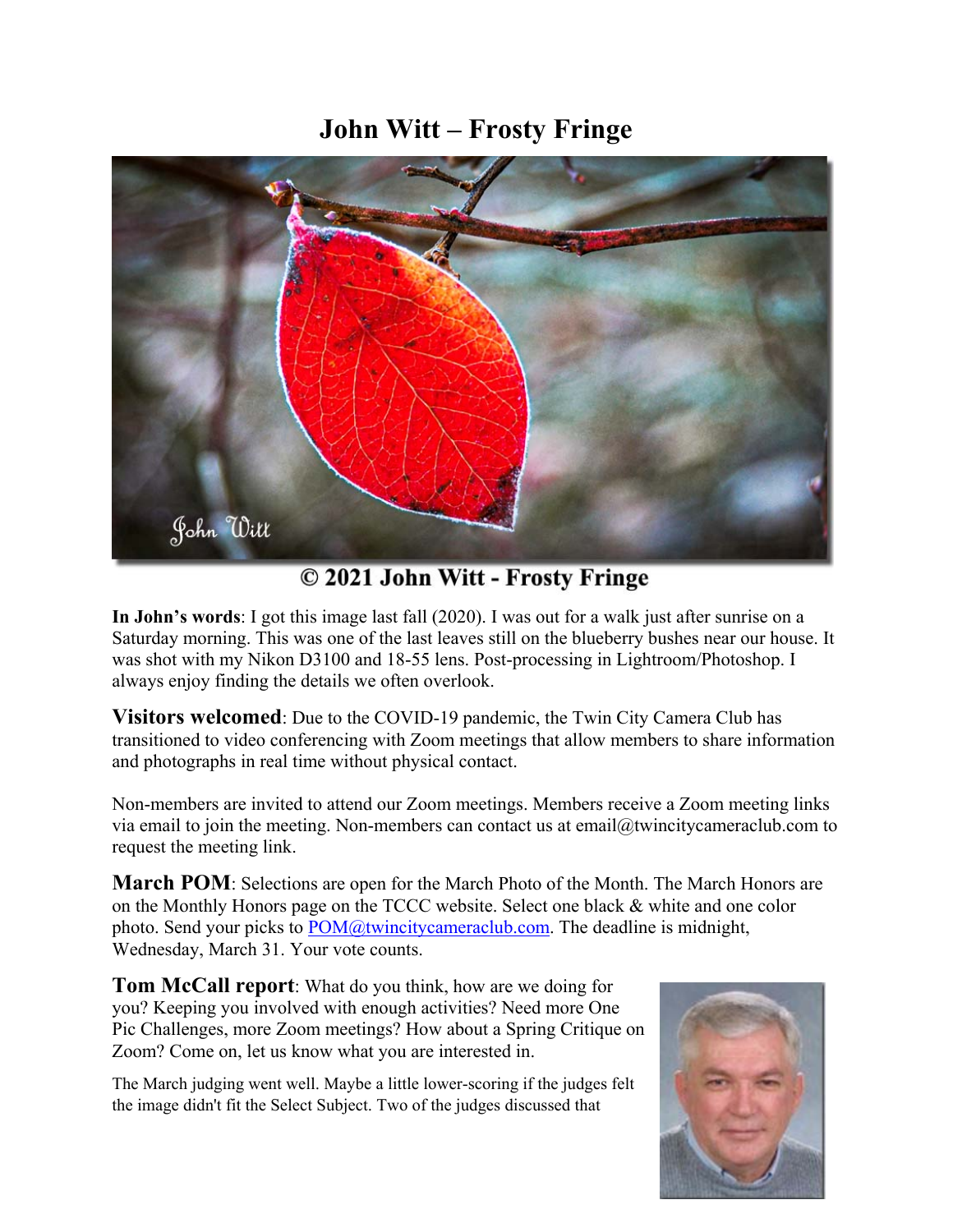consideration after a previous Zoom judging. I noticed a lot of pushing the envelope in the images. Just because a building in the distance has doors and/or windows doesn't mean it fits the subject. The ones that scored well must have had other redeeming qualities.

Remember, the Select Subject must be prominently displayed and be the primary focus of the image so that an ordinary person would recognize it as such. Here's what I mean. The Select Subject next month is "Reflections." The object that is the focus of attention in the image must predominantly be a reflection.

If you have an image of the beautiful flower that fills the frame and it has a water drop on it with a reflection in it, does it fit the requirements? Not if the first thing your eye goes to is the flower and then after wandering around in the photo it lands on the reflection. Zoom in on the waterdrop with the reflection. Make it the primary focus of the image so that the viewer's eye, in this case, the judges, will see it first.

Remember! It's all about social distancing and wearing a face mask! Stay happy, healthy, and safe. Better days are on the horizon.

**April Select Subject**: The Select Subject for April is Reflections. The object that is the focus of attention in the image must be predominantly a reflection or reflections, for example, a reflection in a mirror, in water, on a shiny surface, etc.

Email your entries to  $\frac{di gital(\omega t wincitycamerclub.com)}{h}$ . There is no print category due to the pandemic. Include the required information in the submission emails because there will be no physical entry cards. Here's an example of what should be included:

- Category: Select
- Name: Jill Doe Pretty flower
- Category: Open
- Name: John Doe Pretty chainsaw

Size the image, including canvass, 3840-by-2160 pixels, 2 MB or smaller.

The submission deadline is midnight, Monday, April 5.

You will receive an invitation for the April 12 competition meeting via email with the Zoom link. Save the link and sign in at the time specified in the email. Note: The actual judging will have occurred prior to the meeting. Ted Post will reveal the results of the judging.

The Zoom meeting will be held to show and discuss the results of the judging. All members are invited.

**Select Subjects for 2020-21**: Here are the remaining Select subjects for this competition season. Full descriptions are on the club website.

- May Nature
- $\bullet$  June Anything Goes

**Quotes of the month**: Here are a few quotes to inspire.

"Attract what you expect, reflect what you desire, become what you respect, and mirror what you admire." – Anonymous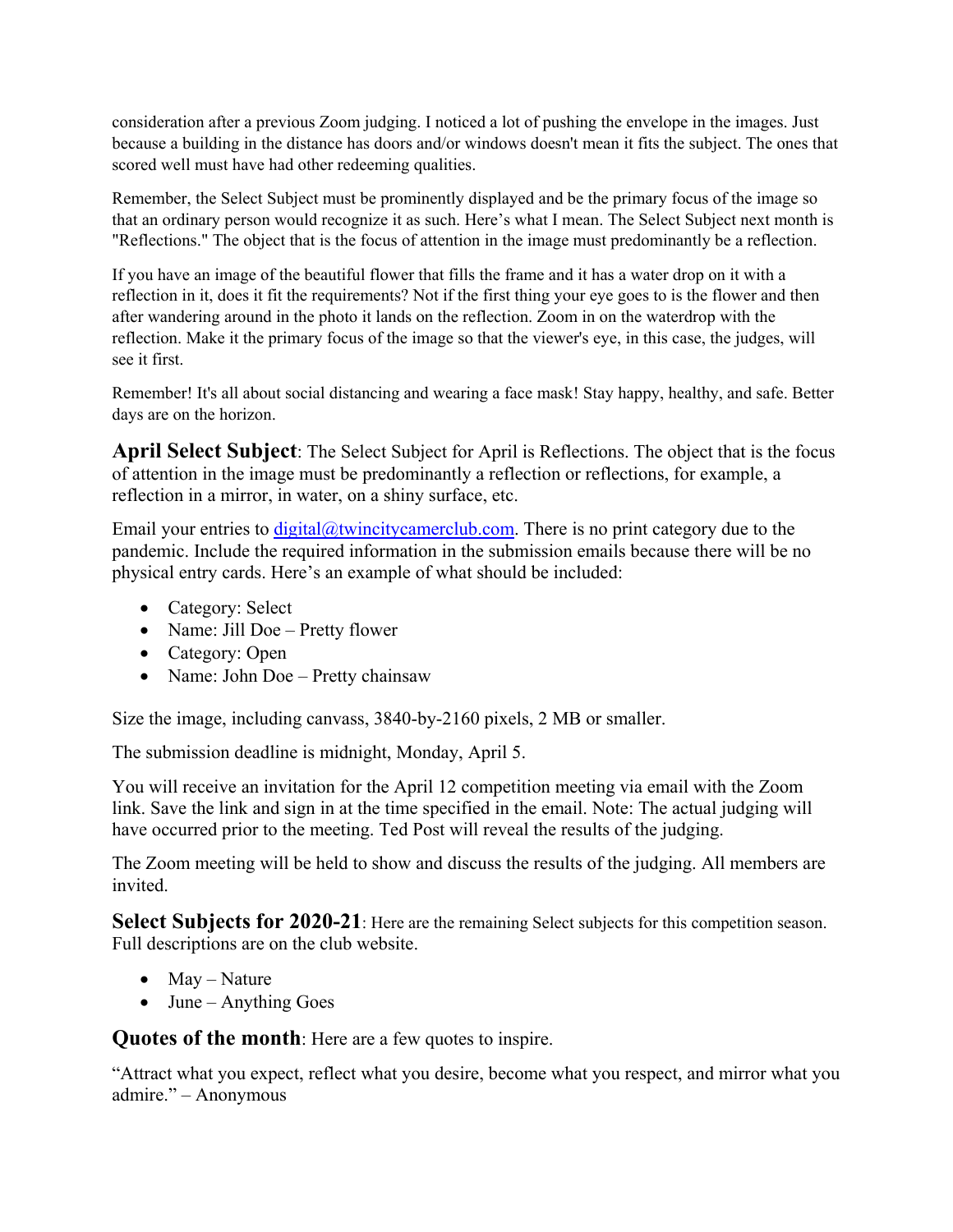"The whole point of taking pictures is so that you don't have to explain things with words." – Elliott Erwitt, American photographer.

**Thanks judges**: Thanks goes to the judges who contributed their time and expertise for judging the March competition. We greatly appreciate their time and expertise. The judges were:

- Robin Maxon, owner of Maxon Graphix and a semi-retired graphic designer, and a watercolor artist with her work at Chartreuse Art Gallery in St. Joseph. http://www.robinmaxon.com.
- David Knight, owner, David Knight Photography; commercial photographer, teaches photography classes and workshops in St. Joseph. https://www.dkfoto.com.
- Tom Allen, Coloma, artist, professional fine art photographer, freelance photo illustrator. https://www.thomasallenonline.com.

 **Visit the Website**: Remember to regularly visit the club website, twincitycameraclub.com. Tom McCall is the webmaster and he regularly updates the site with tips and new information.

**Facebook**: The TCCC Facebook page is public with the goal of attracting new members. We encourage members to post their images to generate interest in the club.

**Good stuff cheap**: Got stuff to sell? List it on the club website's Classified section.

**March honors:** Thank you goes to all the competitors for their efforts in preparing and submitting their entries for the March contest. Congratulations go to club members whose entries were selected by judges as competition Honors. Twenty-two members submitted 148 entries – 105 in Select and 43 in Open – resulting in 92 Acceptances, 32 Honors, and 24 Rejects.

A special congratulations goes to new member Marguerite Eichelberger who in her first competition earned two Honors in the Class B category.

The competition has three categories – Class B, Class A and Class AA. Due to the pandemic there were no print entries, only digital slides.

Honors recipients were:

## **Class B Color**

- Marguerite Eichelberger Ice Fishing-2
- Marguerite Eichelberger Pussy Willows-4

## **Class A B&W**

- Bill Schalk Start of the Mag Mile
- $\bullet$  Bill Schalk Stone Facade
- Chris Loose-Randall Home Sweet Home
- Jim Long Gary Screw & Bolt
- John Kubicek Wooden Door
- John Witt Belle
- Juanita Attard Barn Door
- Keith Sawyer Weathered
- Leroy Patterson Asian Lilly